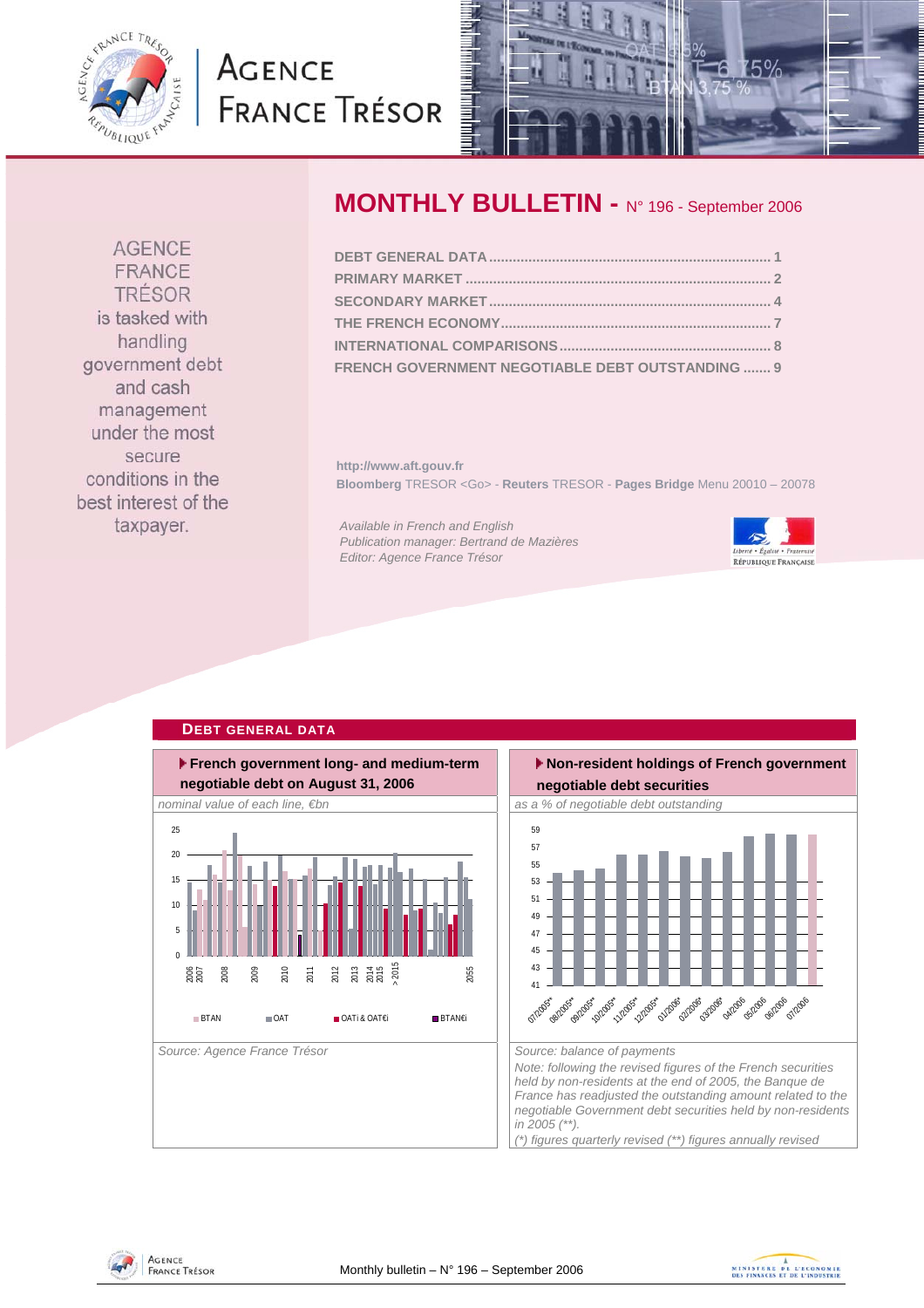### **PRIMARY MARKET**

<span id="page-1-0"></span>L. 里

|                |                 |    | <b>BTF</b> |    |           | <b>BTAN / index linked OAT</b> | <b>OAT</b> |
|----------------|-----------------|----|------------|----|-----------|--------------------------------|------------|
| September 2006 | auction date    | 11 | 18         | 25 |           | 21                             |            |
|                | settlement date | 14 | 21         | 28 |           | 26                             | 12         |
| October 2006   | auction date    | 9  | 16         | 23 | 30        | 19                             | h          |
|                | settlement date | 12 | 19         | 26 | $02$ -nov | 24                             | 10         |

00.00.07







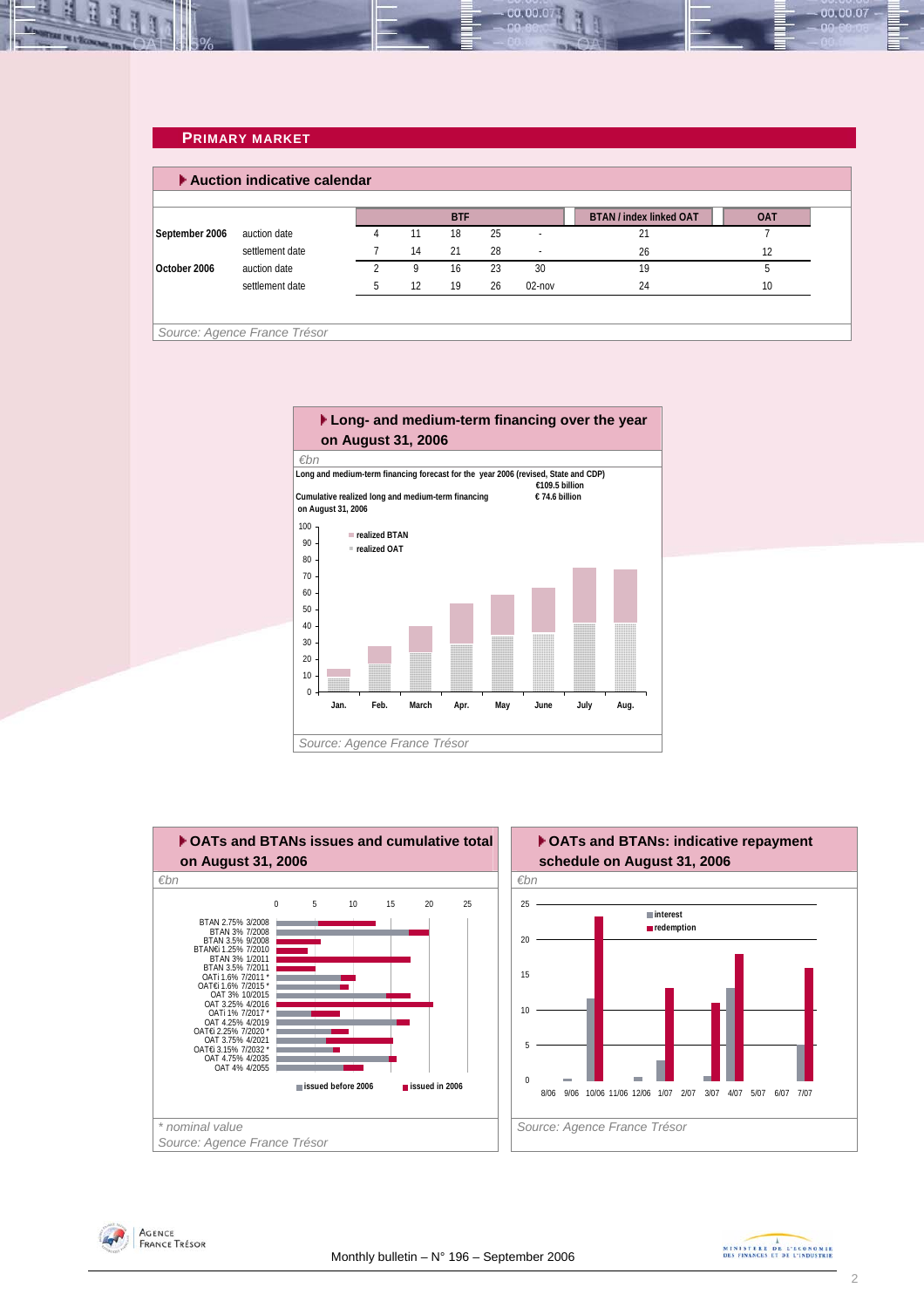

*€m*

11

### *No auction in August*

*Source: Agence France Trésor* 

### **BTF auctions – August 2006**

| $\epsilon$ m               |            |            |            |            |
|----------------------------|------------|------------|------------|------------|
|                            | <b>BTF</b> | <b>BTF</b> | <b>BTF</b> | <b>BTF</b> |
|                            | 1 month    | 3 month    | 6 month    | 1 year     |
| Auction date               |            | 8/7/2006   | 8/7/2006   |            |
| Settlement date            |            | 8/10/2006  | 8/10/2006  |            |
| Maturity                   |            | 11/2/2006  | 2/1/2007   |            |
| <b>Total issued amount</b> |            | 2.001      | 1,206      |            |
| Weighted average rate      |            | 3.007%     | 3.207%     |            |
| Auction date               |            | 8/14/2006  |            | 8/14/2006  |
| Settlement date            |            | 8/17/2006  |            | 8/17/2006  |
| Maturity                   |            | 11/16/2006 |            | 8/2/2007   |
| <b>Total issued amount</b> |            | 1,801      |            | 1,203      |
| Weighted average rate      |            | 3.046%     |            | 3.488%     |
| <b>Auction date</b>        |            | 8/21/2006  |            | 8/21/2006  |
| Settlement date            |            | 8/24/2006  |            | 8/24/2006  |
| Maturity                   |            | 11/16/2006 |            | 8/2/2007   |
| <b>Total issued amount</b> |            | 2.048      |            | 1,531      |
| Weighted average rate      |            | 3.056%     |            | 3.486%     |
| Auction date               |            | 8/28/2006  | 8/28/2006  |            |
| Settlement date            |            | 8/31/2006  | 8/31/2006  |            |
| Maturity                   |            | 11/30/2006 | 3/1/2006   |            |
| <b>Total issued amount</b> |            | 1,805      | 1,400      |            |
| Weighted average rate      |            | 3.081%     | 3.256%     |            |
|                            |            |            |            |            |

00.00.0

*Source: Agence France Trésor* 



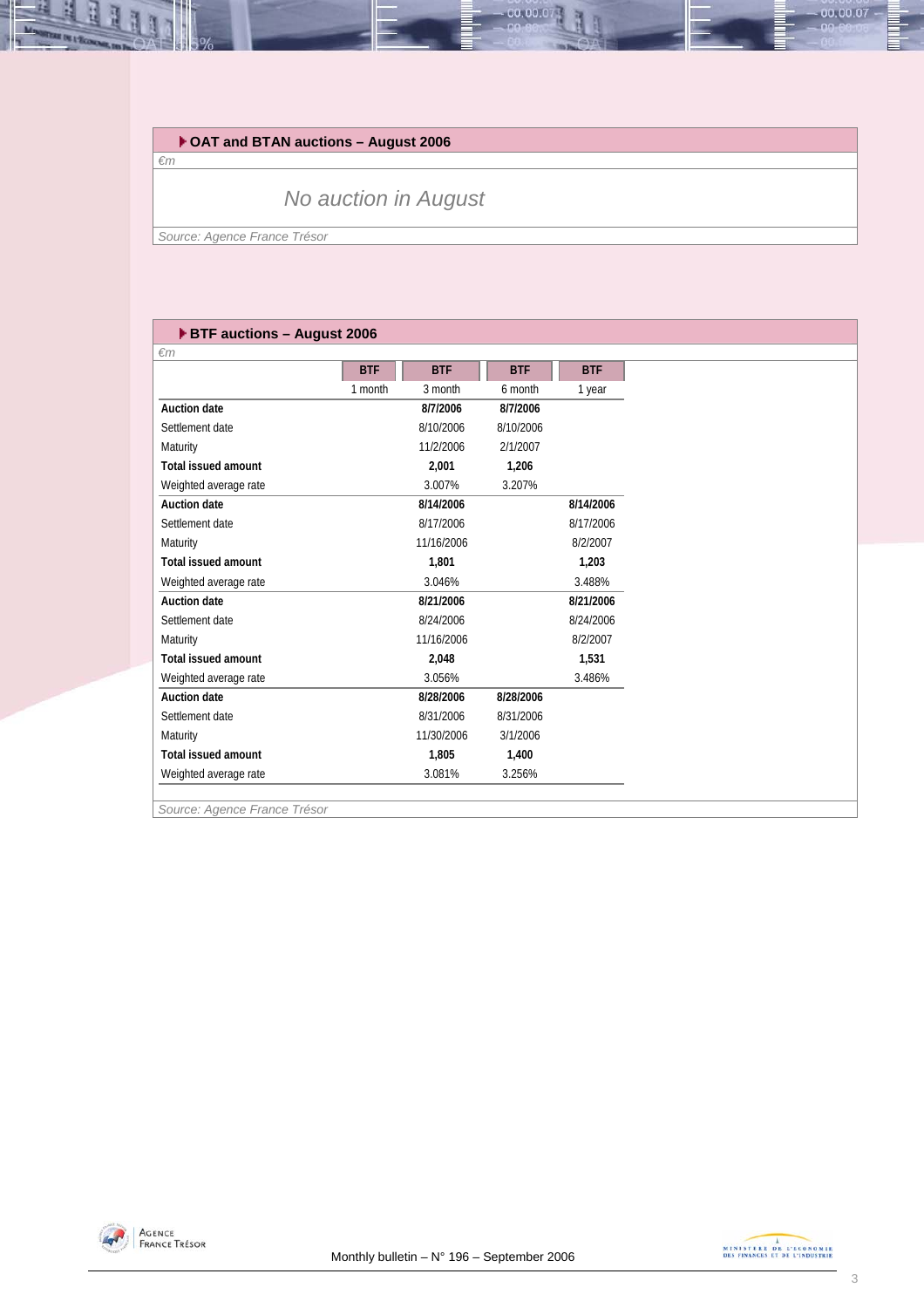<span id="page-3-0"></span>







*(1) difference between the yield of the OAT 4% April 2013 and the yield of the OATi 2.5% July 2013 (2) difference between the yield of the OAT 5% April 2012 and the yield of the OAT€i 3% July 2012 (3) difference between the yield of the OAT 5.5% April 2029 and the yield of the OATi 3.4% July 2029 (4) difference between the yield of the OAT 5.75% October 2032 and the yield of the OAT€i 3.15% July 2032* 

| $\varepsilon$ bn                        |         |          |          |          |         |          |          |          |
|-----------------------------------------|---------|----------|----------|----------|---------|----------|----------|----------|
|                                         | end     | end      | end      | end      | end     | end      | July     | August   |
|                                         | 2000    | 2001     | 2002     | 2003     | 2004    | 2005     | 2006     | 2006     |
| Negotiable government debt              |         |          |          |          |         |          |          |          |
| outstanding                             | 616     | 653      | 717      | 788      | 833     | 877      | 887      | 887      |
| OAT                                     | 419     | 443      | 478      | 512      | 552     | 593      | 618      | 618      |
| <b>BTAN</b>                             | 154     | 158      | 151      | 167      | 184     | 189      | 188      | 187      |
| <b>BTF</b>                              | 43      | 52       | 88       | 109      | 97      | 95       | 81       | 82       |
| Swaps outstanding                       | III     | 37       | 61       | 61       | 61      | 52       | 54       | 54       |
| Average maturity of the negotiable debt |         |          |          |          |         |          |          |          |
| before swaps                            | 6 years | 6 years  | 5 years  | 5 years  | 6 years | 6 years  | 7 years  | 6 years  |
|                                         | 64 days | 47 days  | 343 days | 297 days | 79 days | 267 days | 15 days  | 352 days |
| after swaps                             | III     | 5 years  | 5 years  | 5 years  | 6 years | 6 years  | 6 years  | 6 years  |
|                                         | III     | 358 days | 266 days | 235 days | 33 days | 228 days | 349 days | 321 days |

Agence<br>France Trésor

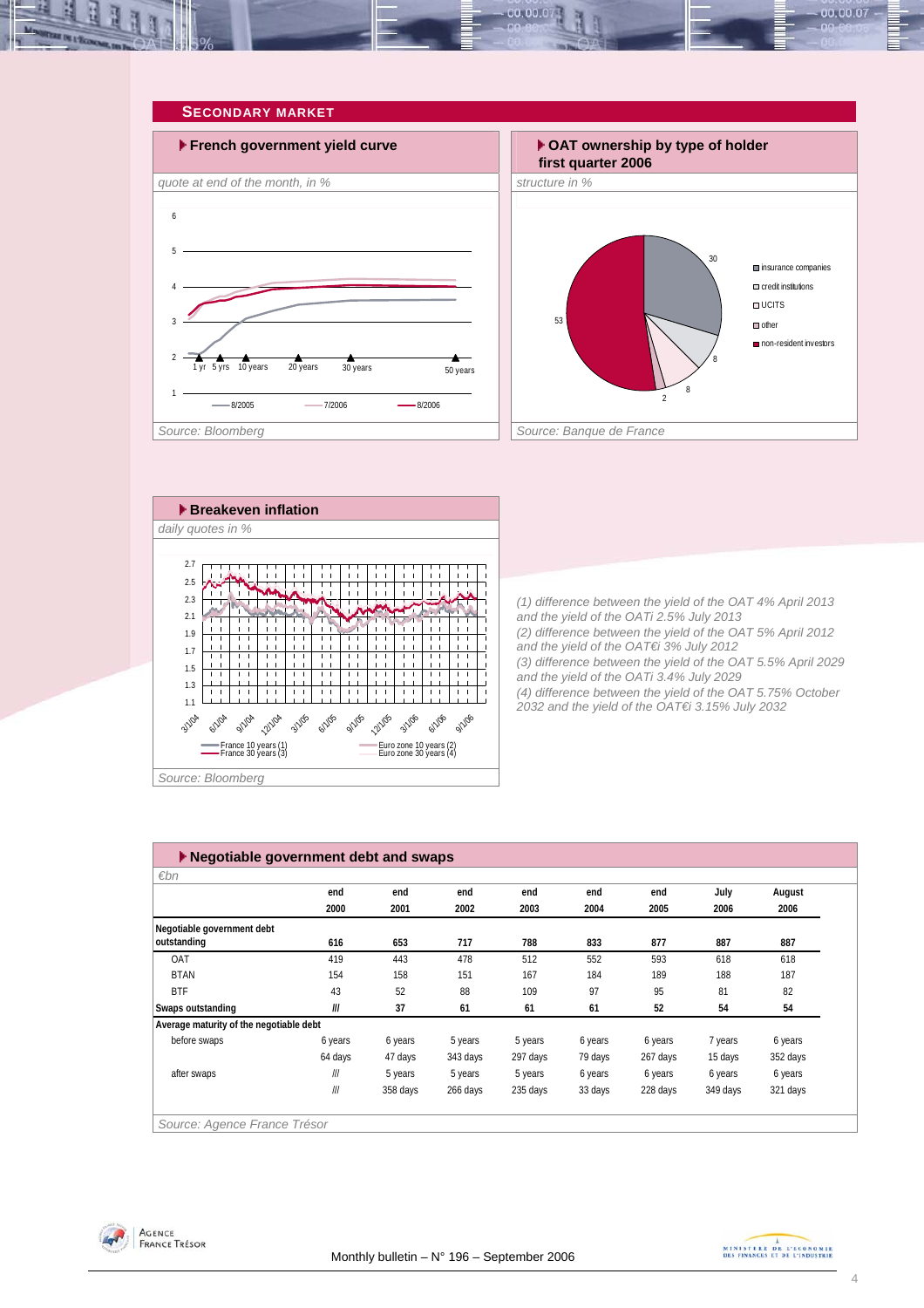

10.00.0



# **Focus**





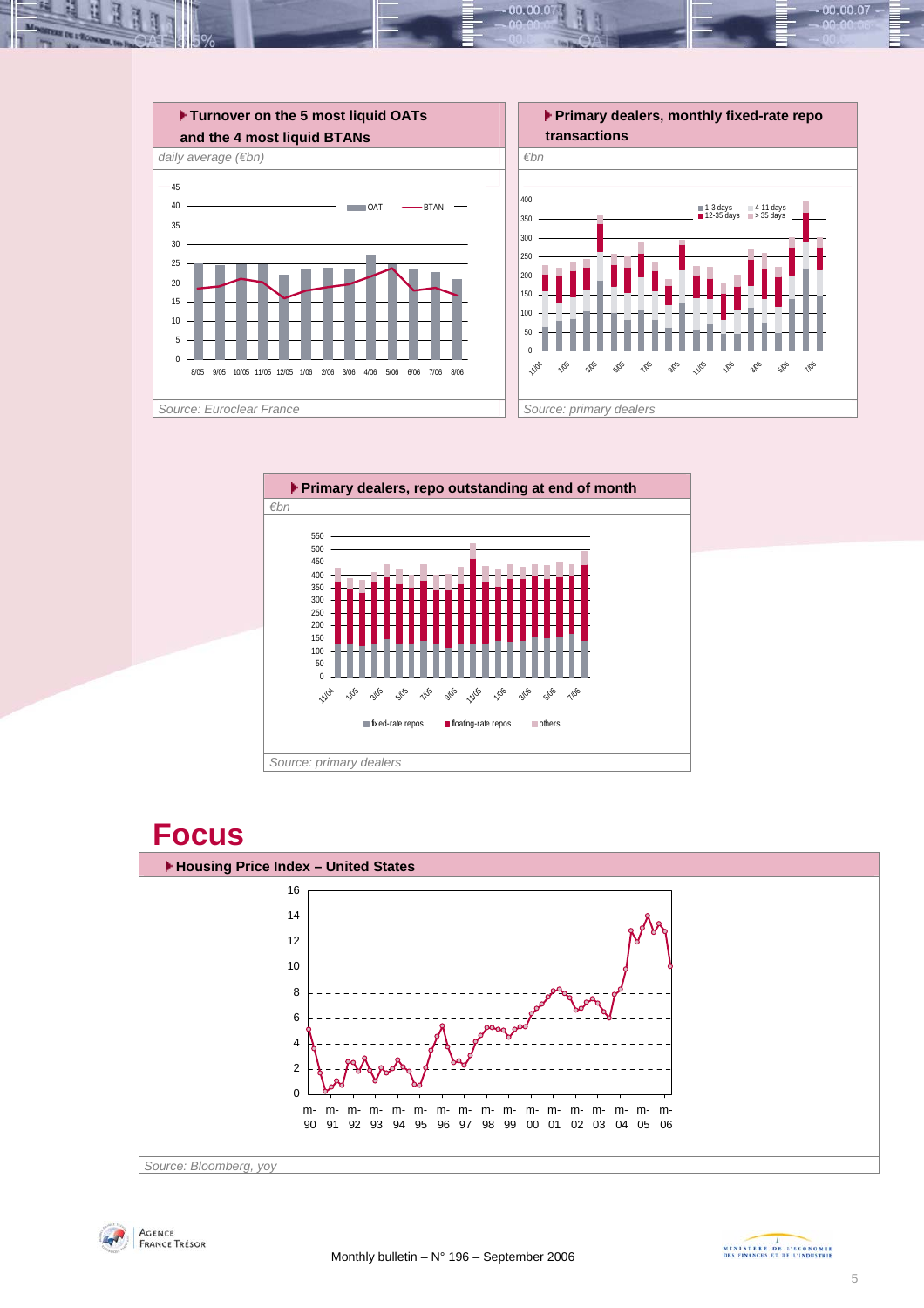### **TRIBUNE**

## Inflation risk

Over the past few months, central banks around the world have continued to raise interest rates. This synchronized tightening of monetary policy reflects growing concern about inflation. In the late 1990s, inflation fell to historically low levels in many countries. After the Asian financial crisis and the bursting of the equity market bubble, there were even worries about deflation. Central banks responded to that threat by cutting interest rates aggressively. Now, they are raising interest rates to counteract the threat of inflation. We think most central banks have more work to do because inflation risks are intensifying. In particular, we see both cyclical and structural upside risks to inflation.

We believe markets are too complacent about cyclical inflation risk in the world's major economies. In recent years, global economic growth has been surprisingly strong and that has helped to reduce spare capacity. With sharp increases in energy and other commodity prices, we think there are significant upside risks to inflation. Inflation rates have risen in many countries. Initially, headline inflation rates rose sharply reflecting the impact of higher energy prices. More recently, some economies have experienced a rise in 'core' inflation, which excludes food and energy prices. In the US, core CPI inflation is running at 2¾%, above the Federal Reserve's comfort threshold of 2%.

Alongside this cyclical inflation problem, we see longer-term structural risks to inflation. To understand what we mean by this, it's important to consider the structural factors that depressed inflation in the late 1990s. We would highlight three positive supply shocks that helped to cut inflation in the major industrial economies. First, there was the acceleration in US productivity, which depressed unit labour costs. Second, there was a sustained fall in real oil prices. Effectively, this cut the costs of production for firms in oil-consuming economies. Third, Asia's aggressive export-pricing policy helped to 'export deflation' to the industrial economies, particularly for manufactured goods.

We believe these supply shocks are beginning to reverse and this could put upward pressure on inflation. Critically, they might worsen the growth-inflation trade-off, particularly in the US. While there are signs of a cyclical slowdown in US productivity, we are more concerned about a structural slowdown. We don't expect a collapse in productivity growth, but instead believe that current growth rates (of 3% a year) are unsustainable.

The rise in real oil prices is already evident. We'd also point to broader pressures on real commodity prices. While some of this might reflect a speculative premium in some commodities, we also think there is a more fundamental story. Healthy economic growth is driving the demand for commodities, particularly in Asia. Equally, there are significant supply constraints in many markets, after several years of under-investment. Tightness in commodity markets is likely to mean real prices remain high and this will represent an input-cost shock for industrial companies.

Finally, we believe that Asia is beginning to change its export pricing policy. In the aftermath of the Asia crisis in 1997, the major Asian economies aggressively pursued a policy of export-led growth. This was necessary to reduce current-account deficits and make their economies less vulnerable to capital outflows. Now, these countries are running current-account surpluses and this is putting upward pressure on exchange rates. With many currencies still pegged to the dollar, central banks are building foreign-exchange reserves. But with upward pressure on domestic inflation rates, as energy prices have risen and economies have grown strongly, this reserve accumulation could be more inflationary. As a result, some Asian economies are pushing up interest rates and allowing their currencies to rise gradually against the dollar. This pressure is building on the Chinese yuan, which is likely to lead to a further strengthening of the currency. In effect, higher Asian exchange rates will 'export' inflation to western economies.



*NB: this Agence France Trésor forum offers economists an opportunity to express their personal opinion. Thus, the above article strictly reflects the author's view, and should not be construed as expressing the viewpoints of Agence France Trésor or the Ministry of the Economy, Finance and Industry.* 



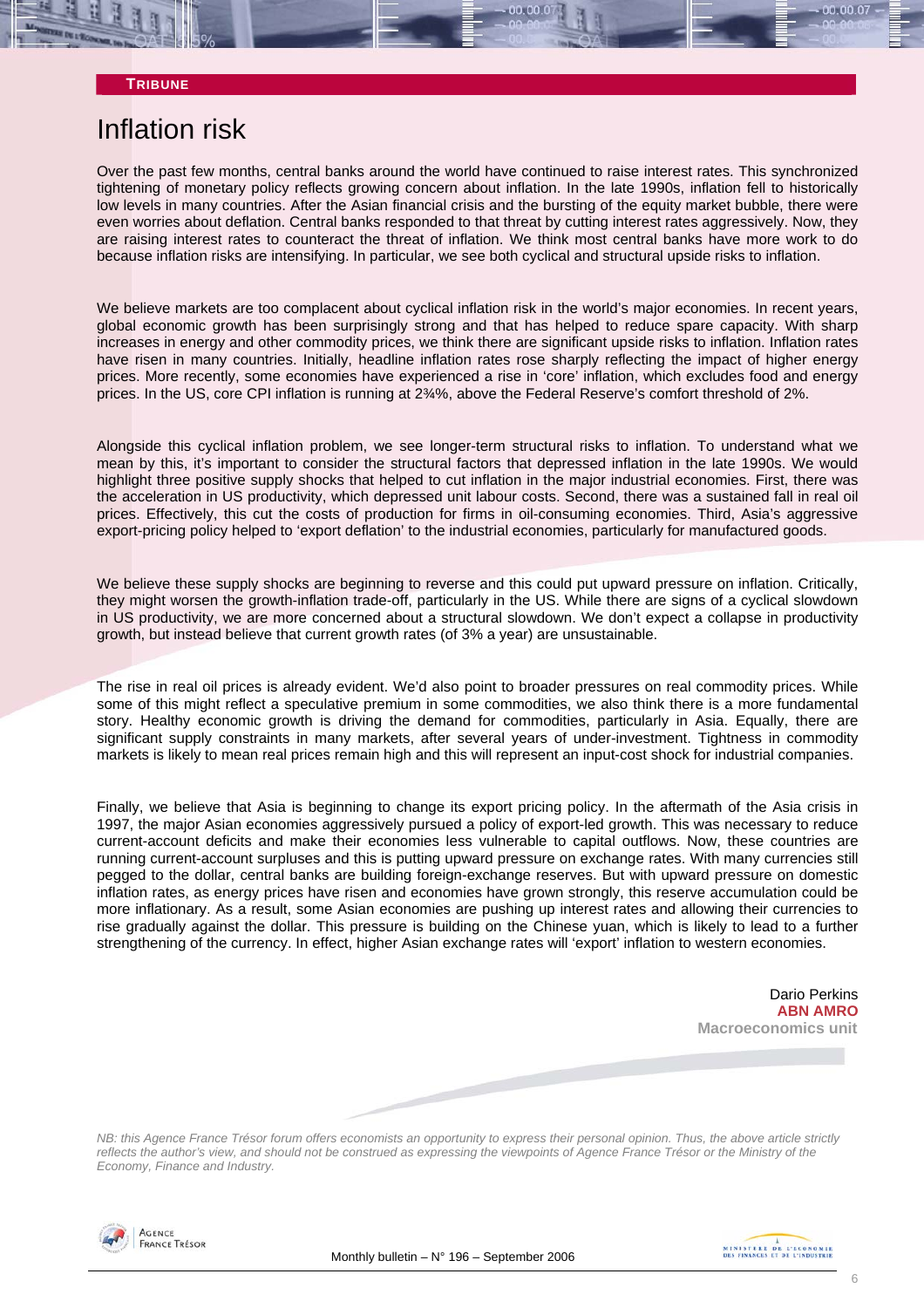<span id="page-6-0"></span>

### **THE FRENCH ECONOMY**

| $\blacktriangleright$ Macro-economic forecast |      |          |          |  |  |  |  |  |
|-----------------------------------------------|------|----------|----------|--|--|--|--|--|
| Real growth rate as a %                       |      |          |          |  |  |  |  |  |
|                                               | 2005 | 2006     | 2007     |  |  |  |  |  |
| French GDP                                    | 1.2  | $2 - 25$ | $2 - 25$ |  |  |  |  |  |
| Euro zone GDP                                 | 1.3  | 2.0      | 1.9      |  |  |  |  |  |
| Household consumption                         | 2.1  | 2.3      | 2.5      |  |  |  |  |  |
| <b>Business investment</b>                    | 3.6  | 3.9      | 4.2      |  |  |  |  |  |
| Exports                                       | 3.9  | 6.5      | 6.1      |  |  |  |  |  |
| Imports                                       | 6.6  | 6.8      | 6.1      |  |  |  |  |  |
| Consumer prices                               | 1.8  | 17       | 17       |  |  |  |  |  |
| (year-on-year)                                |      |          |          |  |  |  |  |  |

#### **Execent economic indicators**

| Industrial output*, year-on-year       | 2.8%          | 6/2006     |
|----------------------------------------|---------------|------------|
| Household consumption*, year-on-year   | 5.6%          | 6/2006     |
| Unemployment rate (ILO)                | 8.9%          | 7/2006     |
| Consumer prices, year-on-year          |               |            |
| all items                              | 1.9%          | 7/2006     |
| all items excluding tobacco            | 2.0%          | 7/2006     |
| Trade balance, fob-fob, sa             | $-1.8$ FUR bn | 6/2006     |
| u,<br>$\mathbf{u}$                     | $-1.8$ FUR bn | 5/2006     |
| Current account balance, sa            | $-0.8$ FUR bn | 6/2006     |
| u                                      | $-2.2$ FUR bn | 5/2006     |
| 10-year constant maturity rate (TEC10) | 3.81%         | 08/31/2006 |
| 3-month interest rate (Euribor)        | 3.264%        | 08/31/2006 |
| EUR/USD                                | 1.2851        | 08/31/2006 |
| FUR / JPY                              | 150.56        | 08/31/2006 |
|                                        |               |            |

*\*manufactured goods –* 

*Source: Insee; Ministry of the Economy, Finance and Industry; Banque de France* 

*Source: Ministry of the Economy, Finance and Industry, Perspectives économiques 2006-2007* 





| ► Government budget monthly position    |          |          |          |                   |          |  |  |  |  |  |
|-----------------------------------------|----------|----------|----------|-------------------|----------|--|--|--|--|--|
| €bn                                     |          |          |          |                   |          |  |  |  |  |  |
|                                         |          |          |          | end-of-July level |          |  |  |  |  |  |
|                                         | 2004     | 2005     | 2004     | 2005              | 2006     |  |  |  |  |  |
| General budget                          |          |          |          |                   |          |  |  |  |  |  |
| balance                                 | $-45.41$ | $-4515$  | $-34.44$ | $-35.26$          | $-27.64$ |  |  |  |  |  |
| revenue                                 | 242.99   | 249 11   | 140.88   | 142.64            | 132.91   |  |  |  |  |  |
| expenditure                             | 288.40   | 294.27   | 175.32   | 177.90            | 160.55   |  |  |  |  |  |
| Balance of special<br>Treasury accounts | 1.53     | 1.68     | $-11.77$ | $-13.50$          | $-10.53$ |  |  |  |  |  |
| General budget<br>outturn               | $-43.88$ | $-43.47$ | $-46.21$ | $-48.76$          | $-38.17$ |  |  |  |  |  |
|                                         |          |          |          |                   |          |  |  |  |  |  |



*http://www.minefi.gouv.fr/themes/finances\_etat/budget/index .htm*



*the Economy, Finance and Industry* 



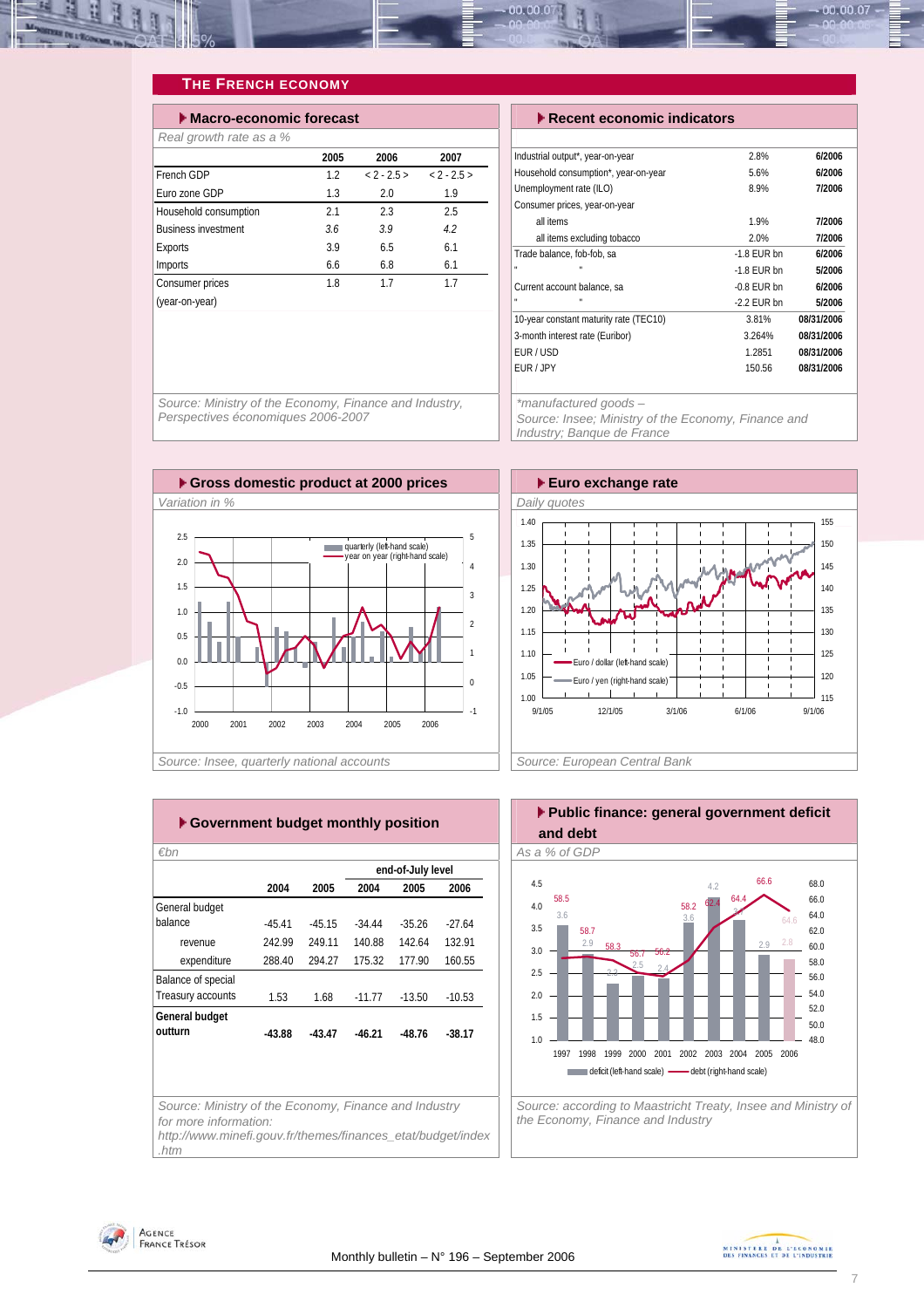<span id="page-7-0"></span>

|    | $\blacktriangleright$ Timetable for the release of French economic indicators |    |                                                          |  |  |  |  |  |  |
|----|-------------------------------------------------------------------------------|----|----------------------------------------------------------|--|--|--|--|--|--|
|    | September 2006                                                                |    | October 2006                                             |  |  |  |  |  |  |
| 5  | Central government budget: statement at end of July                           | 5  | Central government budget: statement at end of August    |  |  |  |  |  |  |
| 7  | Gross foreign exchange reserves in August                                     | 6  | Gross foreign exchange reserves in September             |  |  |  |  |  |  |
| 11 | Industrial output in July                                                     | 10 | Industrial output in August                              |  |  |  |  |  |  |
| 12 | Foreign trade in July                                                         | 10 | Foreign trade in August                                  |  |  |  |  |  |  |
| 13 | Consumer prices: index for August                                             | 13 | Consumer prices: index for September                     |  |  |  |  |  |  |
| 14 | Payroll employment: final results Q2-2006                                     | 13 | Cost-of-construction: index O2-2006                      |  |  |  |  |  |  |
| 19 | Balance of payments in July                                                   | 19 | Balance of payments in August                            |  |  |  |  |  |  |
| 22 | Household consumption of manufactured goods in July/August                    | 24 | Household consumption of manufactured goods in September |  |  |  |  |  |  |
| 22 | Wages: final statistics Q2-2006                                               | 25 | Industrial trends: monthly survey for October            |  |  |  |  |  |  |
| 25 | Industrial trends: monthly survey for September                               | 30 | Industrial trends: quaterly survey for October           |  |  |  |  |  |  |
| 26 | New building starts in August                                                 | 31 | New building starts in September                         |  |  |  |  |  |  |
| 28 | Quarterly national accounts: final results Q2-2006                            | 31 | Household confidence survey: October survey              |  |  |  |  |  |  |
| 29 | Industrial producer prices: July/August index                                 | 31 | Industrial producer prices: September index              |  |  |  |  |  |  |
| 29 | Job seekers in August                                                         | 31 | Job seekers in September                                 |  |  |  |  |  |  |
| 29 | Net foreign exchange reserves in August                                       | 31 | Net foreign exchange reserves in September               |  |  |  |  |  |  |
| 29 | Household confidence survey: September survey                                 |    |                                                          |  |  |  |  |  |  |
|    |                                                                               |    |                                                          |  |  |  |  |  |  |
|    | Harmonized index of consumer prices - Eurozone (Eurostat)                     |    |                                                          |  |  |  |  |  |  |
|    | Index for August: September 15<br>Index for September: October 17             |    |                                                          |  |  |  |  |  |  |
|    |                                                                               |    |                                                          |  |  |  |  |  |  |

00.00.0







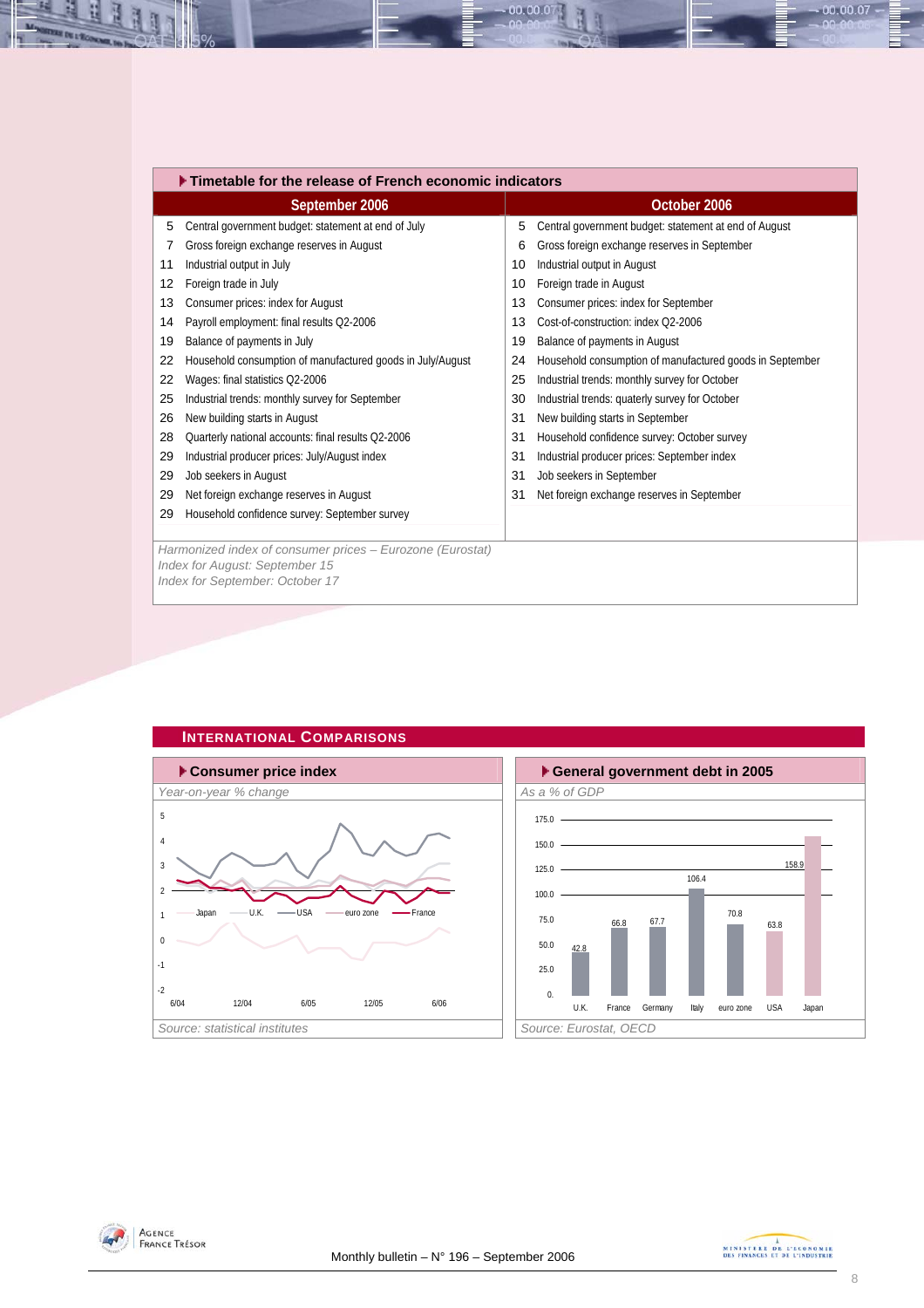### **FRENCH GOVERNMENT NEGOTIABLE DEBT OUTSTANDING -** *DETTE NEGOCIABLE DE L'ETAT*

 $-00.00.07$ 

 **OAT au 31 août 2006** */ fungible Treasury bonds at August 31, 2006*

**SER PE L'ÉCON** 

|                                             |                                                                                                                                 |                                      |                                                            |                                                                                                                                                           |                                      |                                              |                                                            |                                                            |                                |                             | En euros            |
|---------------------------------------------|---------------------------------------------------------------------------------------------------------------------------------|--------------------------------------|------------------------------------------------------------|-----------------------------------------------------------------------------------------------------------------------------------------------------------|--------------------------------------|----------------------------------------------|------------------------------------------------------------|------------------------------------------------------------|--------------------------------|-----------------------------|---------------------|
| <b>CODE ISIN</b><br><b>Euroclear France</b> | Libellé de l'emprunt /<br>Bond                                                                                                  | <b>Encours / Outstanding</b>         | Coefficient<br>d'indexation /<br>indexation<br>coefficient | Valeur nominale/ démembré<br>face value / stripped                                                                                                        | <b>CODE ISIN</b><br>Euroclear France | Libellé de l'emprunt /<br>Bond               | Encours / Outstanding                                      | Coefficient<br>d'indexation /<br>indexation<br>coefficient | Valeur nominale/<br>face value | démembré<br>/stripped       |                     |
|                                             | Échéance 2006                                                                                                                   | 23 328 810 401                       |                                                            |                                                                                                                                                           |                                      | Échéance 2015                                | 45 191 990 293                                             |                                                            |                                |                             |                     |
| FR0000570533                                | OAT 6.5% 25 octobre 2006                                                                                                        | 14 484 140 991                       |                                                            | 1 709 140 000                                                                                                                                             | FR0010163543                         | OAT 3,5% 25 avril 2015                       | 18 055 313 893                                             |                                                            |                                | 27 750 000                  |                     |
| FR0000570541V                               | OAT TEC10 25 octobre 2006                                                                                                       | 8 844 669 410                        |                                                            |                                                                                                                                                           | FR0010135525                         | OAT€i 1,6% 25 juillet 2015                   | 9 686 676 400 (1)                                          | 1,04540                                                    | 9 266 000 000                  |                             |                     |
|                                             | Échéance 2007                                                                                                                   | 32 535 826 604                       |                                                            |                                                                                                                                                           | FR0010216481                         | OAT 3% 25 octobre 2015                       | 17 450 000 000                                             |                                                            |                                | 89 460 000                  |                     |
| FR0000570574                                | OAT 5,5% 25 avril 2007                                                                                                          | 17 898 775 424                       |                                                            | 643 980 000                                                                                                                                               |                                      | Échéance 2016<br>OAT 3,25% 25 avril 2016     | 37 113 000 000                                             |                                                            |                                |                             |                     |
| FR0000570590                                | OAT 5,5% 25 octobre 2007                                                                                                        | 14 637 051 180                       |                                                            | 297 580 000                                                                                                                                               | FR0010288357<br>FR0000187361         | OAT 5% 25 octobre 2016                       | 20 461 000 000<br>16 652 000 000                           |                                                            |                                | 35 700 000<br>1 233 780 000 |                     |
| FR0000570632                                | Échéance 2008<br>OAT 5,25% 25 avril 2008                                                                                        | 42 188 093 494<br>24 403 932 367     |                                                            | 769 110 000                                                                                                                                               | FR0010235176                         | Échéance 2017<br>OATi 1% 25 juillet 2017     | 8 353 658 360<br>8 353 658 360 (1)                         | 1,02098                                                    | 8 182 000 000                  |                             |                     |
| FR0000570665                                | OAT 8,5% 25 octobre 2008                                                                                                        | 17 784 161 127                       |                                                            | 4 670 950 000                                                                                                                                             |                                      | Échéance 2019                                | 26 201 285 359                                             |                                                            |                                |                             |                     |
|                                             | Échéance 2009                                                                                                                   | 63 987 569 843                       |                                                            |                                                                                                                                                           | FR0000189151                         | OAT 4,25% 25 avril 2019                      | 17 344 000 000                                             |                                                            |                                | 150 890 000                 |                     |
| FR0000570673V                               | OAT TEC10 25 janvier 2009                                                                                                       | 9853044498                           |                                                            |                                                                                                                                                           | FR0000570921                         | OAT 8,5% 25 octobre 2019                     | 8 844 392 893                                              |                                                            |                                | 4 137 930 000               |                     |
| FR0000571432                                | OAT 4% 25 avril 2009                                                                                                            | 18 640 258 371                       |                                                            | 1734 680 000                                                                                                                                              | FR0000570954 C                       | ETAT 9,82% 31 décembre 2019                  | 12 892 466 (2)                                             |                                                            | 6 692 154                      |                             |                     |
| FR0000571424 I                              | OATi 3% 25 juillet 2009                                                                                                         | 15 650 129 936 (1)                   | 1,13313                                                    | 13 811 416 109                                                                                                                                            | FR00100505591                        | Échéance 2020<br>OAT€i 2,25% 25 juillet 2020 | 9 9 9 1 1 5 7 1 2 0<br>9 9 9 4 1 5 7 1 2 0 (1)             | 1,06684                                                    | 9 368 000 000                  |                             |                     |
| FR0000186199                                | OAT 4% 25 octobre 2009                                                                                                          | 19 844 137 038                       |                                                            | 520 450 000                                                                                                                                               |                                      | Échéance 2021                                | 15 166 000 000                                             |                                                            |                                |                             |                     |
|                                             | Échéance 2010                                                                                                                   | 31 162 742 970                       |                                                            |                                                                                                                                                           | FR0010192997                         | OAT 3.75% 25 avril 2021                      | 15 166 000 000                                             |                                                            |                                | 541 040 000                 |                     |
| FR0000186603                                | OAT 5,5% 25 avril 2010                                                                                                          | 15 311 719 352                       |                                                            | 551 570 000                                                                                                                                               |                                      | Échéance 2022                                | 1 243 939 990                                              |                                                            |                                |                             |                     |
| FR0000187023                                | OAT 5.5% 25 octobre 2010                                                                                                        | 15 851 023 618                       |                                                            | 2 135 630 000                                                                                                                                             | FR0000571044                         | OAT 8.25% 25 avril 2022                      | 1 243 939 990                                              |                                                            |                                | 906 150 000                 |                     |
|                                             | Échéance 2011                                                                                                                   | 44 534 350 142                       |                                                            |                                                                                                                                                           |                                      | Échéance 2023                                | 10 606 195 903                                             |                                                            |                                |                             |                     |
| FR0000570731                                | OAT 6,5% 25 avril 2011                                                                                                          | 19 572 445 710                       |                                                            | 926 200 000                                                                                                                                               | FR0000571085                         | OAT 8.5% 25 avril 2023                       | 10 606 195 903                                             |                                                            |                                | 7 230 290 000               |                     |
| FR00100943751                               | OATi 1,6% 25 juillet 2011                                                                                                       | 10 907 018 100 (1)                   | 1,05842                                                    | 10 305 000 000                                                                                                                                            |                                      | Échéance 2025                                | 8 5 1 9 2 8 1 1 8                                          |                                                            |                                |                             |                     |
| FR0000187874                                | OAT 5% 25 octobre 2011                                                                                                          | 14 054 886 332                       |                                                            | 543 640 000                                                                                                                                               | FR0000571150                         | OAT 6% 25 octobre 2025                       | 8511928118                                                 |                                                            |                                | 3 276 550 000               |                     |
|                                             | Échéance 2012                                                                                                                   | 56 672 406 323                       |                                                            |                                                                                                                                                           |                                      | Échéance 2028                                | 13 702 119                                                 |                                                            |                                |                             |                     |
| FR0000188328                                | OAT 5% 25 avril 2012                                                                                                            | 15 654 110 580                       |                                                            | 1 439 550 000                                                                                                                                             | FR0000571226 C                       | OAT zéro coupon 28 mars 2028                 | 13 702 119                                                 |                                                            | 46 232 603                     |                             |                     |
| FR00001880131                               | OAT€i 3% 25 juillet 2012                                                                                                        | 15 978 475 480 (1)                   | 1,10242                                                    | 14 494 000 000                                                                                                                                            |                                      | Échéance 2029                                | 22 460 582 378                                             |                                                            |                                |                             |                     |
| FR0000188690                                | OAT 4.75% 25 octobre 2012                                                                                                       | 19 554 122 924                       |                                                            | 413 950 000                                                                                                                                               | FR0000571218                         | OAT 5,5% 25 avril 2029                       | 15 500 880 458                                             |                                                            |                                | 2 777 370 000               |                     |
| FR0000570780                                | OAT 8.5% 26 décembre 2012                                                                                                       | 5 485 697 339                        |                                                            |                                                                                                                                                           | FR00001864131                        | OATi 3,4% 25 juillet 2029<br>Échéance 2032   | 6 959 701 920 (1)<br>27 572 359 160                        | 1,12833                                                    | 6 168 144 000                  |                             |                     |
|                                             | Échéance 2013                                                                                                                   | 51 726 623 711                       |                                                            |                                                                                                                                                           | FR00001887991                        | OAT€i 3,15% 25 juillet 2032                  | 8 8 34 3 59 160 (1)                                        | 1,08092                                                    | 8 173 000 000                  |                             |                     |
| FR0000188989                                | OAT 4% 25 avril 2013                                                                                                            | 19 137 183 879                       |                                                            | 140 900 000                                                                                                                                               | FR0000187635                         | OAT 5,75% 25 octobre 2032                    | 18 738 000 000                                             |                                                            |                                | 7 466 600 000               |                     |
| FR00001889551<br>FR0010011130               | OATi 2,5% 25 juillet 2013<br>OAT 4% 25 octobre 2013                                                                             | 14 992 682 153 (1)<br>17 596 757 679 | 1.07537                                                    | 13 941 882 471<br>102 800 000                                                                                                                             |                                      | Échéance 2035                                | 15 614 000 000                                             |                                                            |                                |                             |                     |
|                                             | Échéance 2014                                                                                                                   | 32 145 724 224                       |                                                            |                                                                                                                                                           | FR0010070060                         | OAT 4.75% 25 avril 2035                      | 15 614 000 000                                             |                                                            |                                | 3 187 150 000               |                     |
| FR0010061242                                | OAT 4% 25 avril 2014                                                                                                            | 18 039 752 234                       |                                                            | 35 280 000                                                                                                                                                |                                      | Échéance 2055                                | 11 283 000 000                                             |                                                            |                                |                             |                     |
| FR0010112052                                | OAT 4% 25 octobre 2014                                                                                                          | 14 105 971 990                       |                                                            | 60 700 000                                                                                                                                                | FR0010171975                         | OAT 4% 25 avril 2055                         | 11 283 000 000                                             |                                                            |                                | 1 333 500 000               |                     |
|                                             |                                                                                                                                 |                                      |                                                            |                                                                                                                                                           |                                      |                                              |                                                            |                                                            |                                |                             |                     |
|                                             |                                                                                                                                 |                                      |                                                            | (1) Encours OAT indexées = valeur nominale x coefficient d'indexation / indexed bonds outstanding = face value x indexation coefficient                   |                                      |                                              | <b>Total OAT / total fungible Treasury bonds</b>           |                                                            |                                |                             | 617 607 946 512     |
|                                             |                                                                                                                                 |                                      |                                                            | (2) y compris intérêts capitalisés au 31/12/2005 / including coupons capitalized at 12/31/2005 ; non offerte à la souscription / not open to subscription |                                      |                                              | Encours démembré /stripped outstanding                     |                                                            |                                |                             | 49 090 270 000      |
|                                             | (3) valeur actualisée au 31/03/2006 / actualized value at 03/31/2006 ; non offerte à la souscription / not open to subscription |                                      |                                                            | OATi: OAT indexée sur l'indice français des prix à la consommation (hors tabac) / OAT indexed on the French consumer price index (excluding tobacco)      |                                      |                                              | En % des lignes démembrables<br>As a % of strippable bonds |                                                            |                                |                             | 9.98%               |
| consumer price (excluding tobacco)          |                                                                                                                                 |                                      |                                                            | OAT€i : OAT indexée sur l'indice des prix à la consommation harmonisé de la zone euro (hors tabac) / OAT indexed on the eurozone harmonized index of      |                                      |                                              | Durée de vie moyenne                                       |                                                            |                                |                             | 9 ans et 97 jours   |
|                                             | TEC 10 : taux de l'échéance constante à 10 ans / yield of 10-year constant maturity Treasury                                    |                                      |                                                            |                                                                                                                                                           |                                      | Average maturity                             |                                                            |                                                            |                                |                             | 9 vears and 97 davs |

00.00.07

 $00,00$ 

AGENCE

<span id="page-8-0"></span>**FRANCE TRÉSOR**